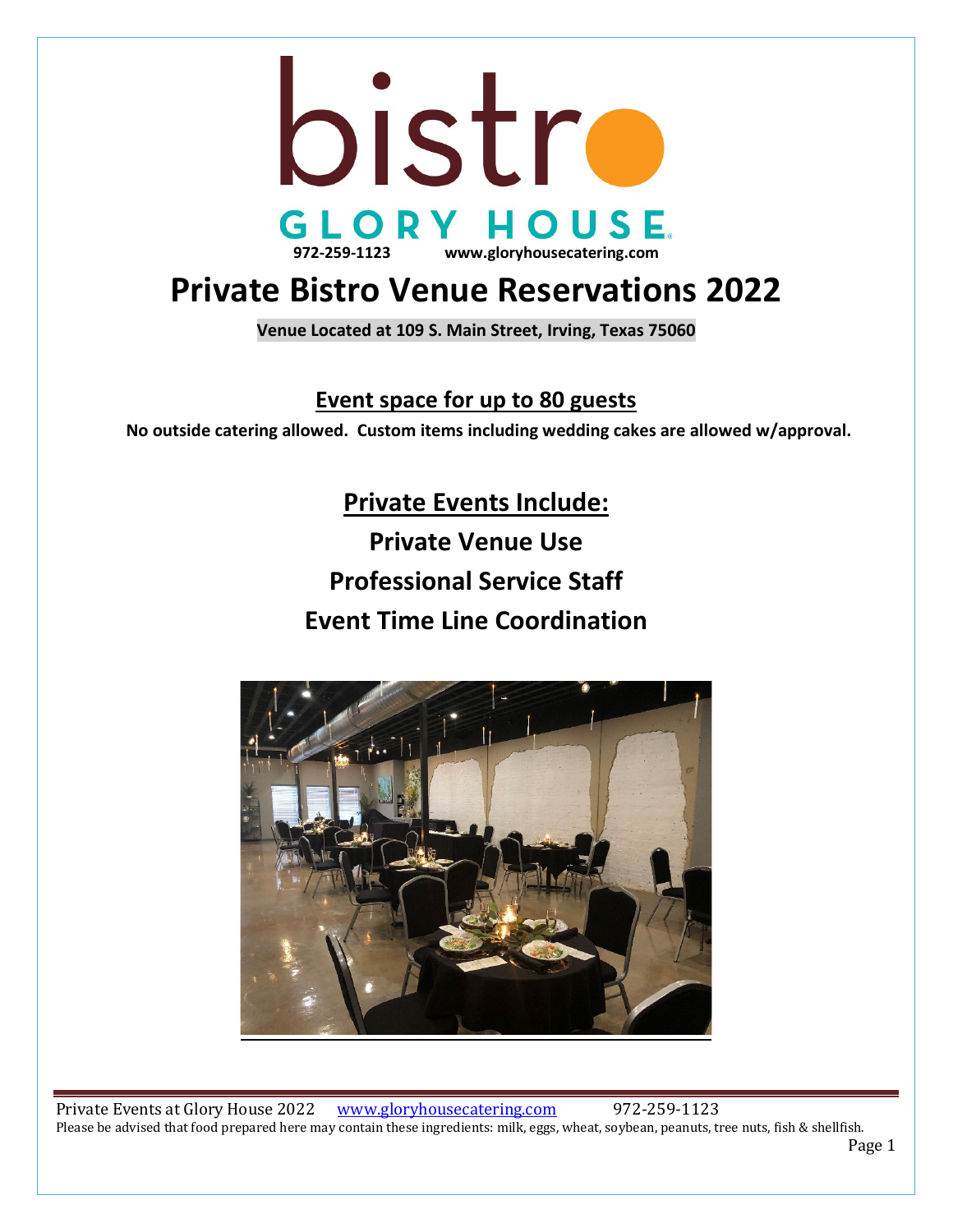## **Elegant Package (includes venue rental & all listed on this page)**

**30 guests \$2000| 40 guests \$2400| 50 guests \$2875|60 guests \$3450| 70 guests \$4025|80 guests \$4600**

### **CHOOSE TWO APPETIZERS**

- Fresh fruit skewers
- Gourmet cheese ball with pecans served with gourmet crackers
- Caprese on a stick- fresh mozzarella/tomato/basil skewers
- Spinach artichoke dip w/ sliced French bread and garlic baguettes
- Veggie "shot glasses" with celery sticks, carrot sticks with lemon turmeric hummus
- Garden salad with Ranch and Balsamic dressings on the side
- Caesar Salad

### **CHOOSE YOUR MENU**

- Braised balsamic chicken, roasted red potatoes, house green beans, soft rolls
- Rosemary chicken with marinara, herbed penne pasta with alfredo, veggie medley, soft rolls (Add all beef meatballs for \$5 per person additional)
- Oven roasted chicken, roasted potatoes, house green beans, soft rolls
- Butter herb white wine chicken with herbed rice, house green beans, soft rolls
- Assorted sandwiches & wraps including turkey, ham, chicken salad, vegetarian, fresh chopped fruit, garden pasta salad, potato chips, pickles, condiments
- Lemon oregano chicken with herbed rice, house green beans, soft rolls
- Mexican spiced roasted chicken, served with Spanish rice, charro beans, tortilla chips, salsa (add beef tamales with chili con queso for \$5 per person additional)

# **Sub Listed Side with Premium Item Below \$2 PP or Add a Side \$5 PP**

Creamy parmesan potatoes au gratin, baked mac & cheese, spiced cream corn, broccoli/cauliflower/carrots, steamed broccoli, twice baked potatoes, Brussel sprouts/sweet potatoes/beets, tortellini (All GF but pasta)

### **ALSO INCLUDED**

- Non-alcoholic drinks
- Professional servers
- Venue rental
- Table linen and centerpieces with candles
- China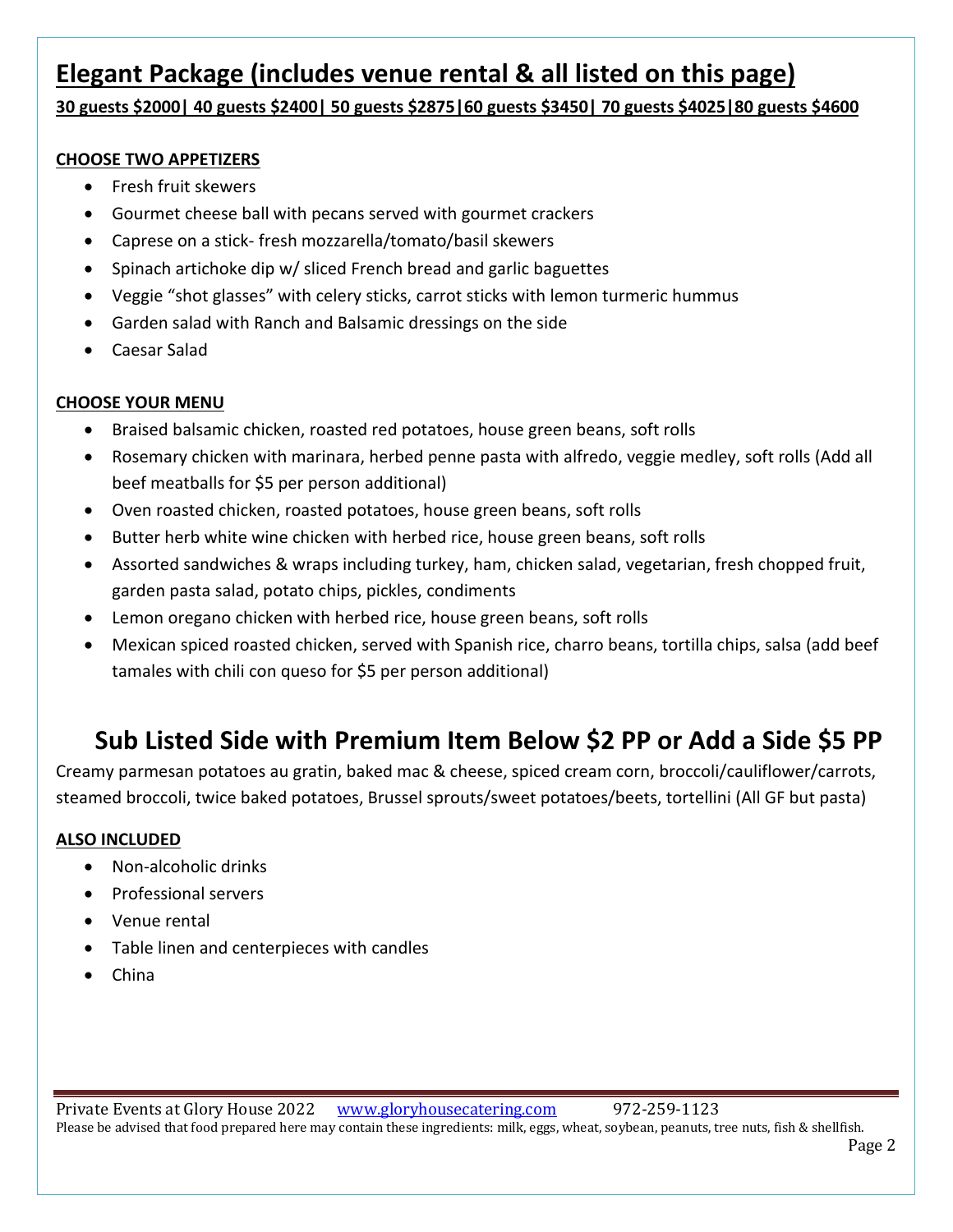# **Glorious Package (includes venue rental & all items listed on this page)**

# **30 guests \$2200| 40 guests \$2600| 50 guests \$3000|60 guests \$3600| 70 guests \$4200|80 guests \$4800**

### **CHOOSE TWO APPETIZERS**

- Fresh fruit skewers
- Domestic cheese skewers
- Caprese on a stick (mozzarella/fresh basil/fresh tomato skewers) with red wine vinegar drizzle
- Garden salad with Ranch & Balsamic dressings on the side
- Spinach artichoke dip with garlic baguettes and sliced French bread
- Cheese ball with pecans & gourmet crackers
- Mediterranean puffed pastry squares with roasted red bells, onions, goat cheese, spices
- Herbed cheese stuffed mushrooms
- Or any appetizer from previous page

### **CHOOSE YOUR MENU:**

- Chicken ranchero topped with Jack cheese, charro beans, Spanish rice, tortilla chips & salsa
- Holiday turkey white/dark w/sage gravy, mashed potatoes, turkey gravy, green beans, cornbread stuffing, soft rolls (add holiday ham \$5, add sweet potato casserole \$5) Seasonal
- Pork roast with apples and herbed chicken combo, roasted potatoes, house green beans, rolls
- Chicken Florentine, herbed penne pasta, broccoli/cauliflower/carrots, soft rolls
- Chicken Milano with sundried tomato cream sauce, roasted potatoes, broccoli/cauliflower/carrots, roll
- Sweet 'n smoky BBQ chicken & bourbon sausage combo with molasses baked beans, house green beans, soft rolls, pickles, jalapenos, sliced onions
- Pulled pork with green chili sauce, chicken medallions with bells/onions, charro beans, Spanish rice, tortilla chips & salsa
- Pot roast with potatoes, carrots, onions served with buttered corn, house green beans, soft rolls

# **Add brisket roast or pork roast to any menu for an additional \$5.99 pp Sub Listed Side with Premium Item Below \$2 PP or Add a Side \$5 PP**

Creamy parmesan potatoes au gratin, baked mac & cheese, spiced cream corn, broccoli/cauliflower/carrots, steamed broccoli, twice baked potatoes, Brussel sprouts/sweet potatoes/beets, tortellini (All GF but pasta)

### **ALSO INCLUDED**

- Non-alcoholic drinks
- Professional servers
- Venue rental
- Table linen and centerpieces with candles
- China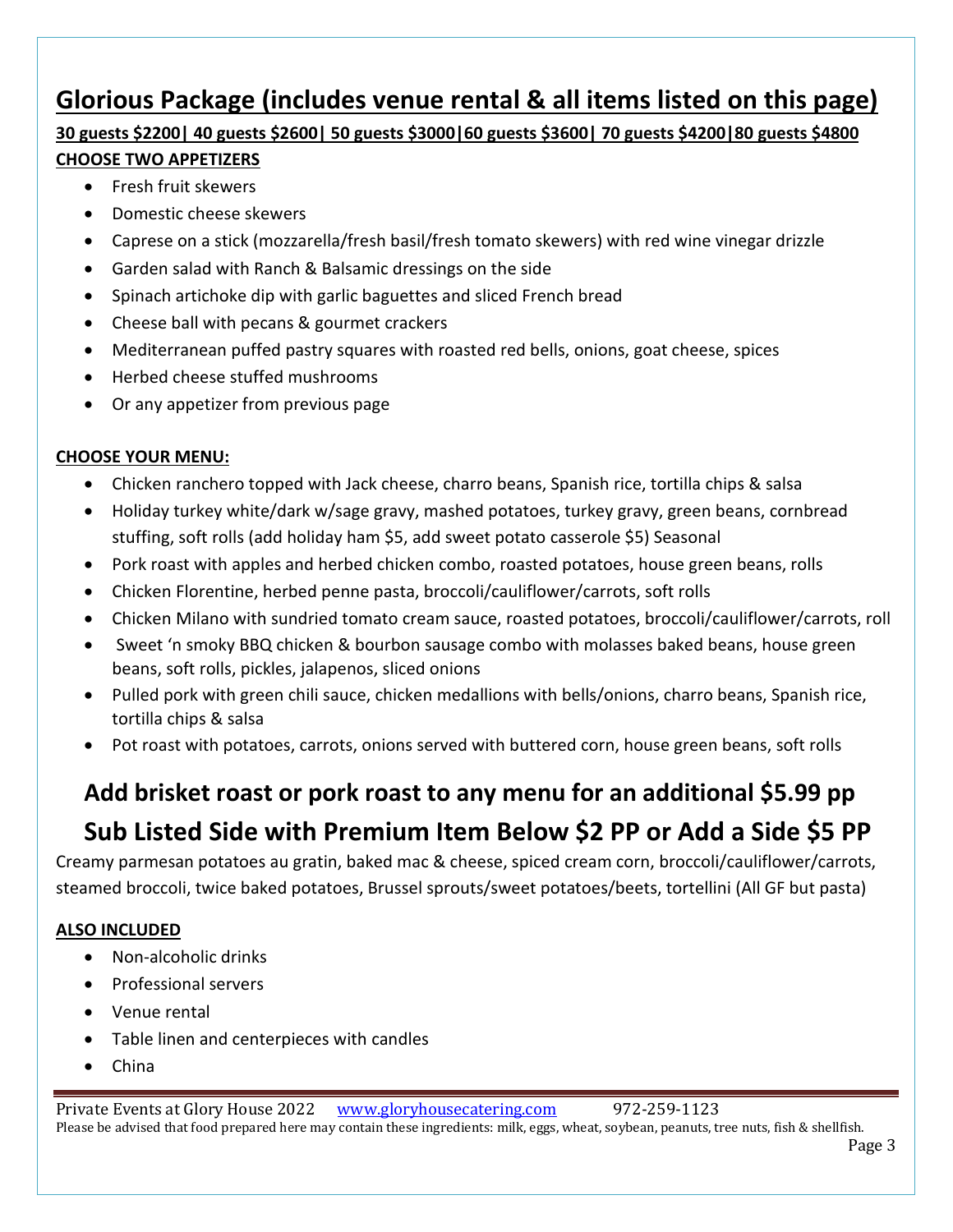### **Brunch Package (includes venue rental & all items listed on this page) 30 guests \$2200| 40 guests \$2600| 50 guests \$3000|60 guests \$3600| 70 guests \$4200|80 guests \$4800**

### **Tea Sandwich Brunch Menu**

Assorted "tea" sandwiches including chicken salad, pimento cheese and cucumber, Sausage/egg/spinach brunch casserole bake, hickory smoked bacon, fresh chopped fruit, skillet potatoes, garden pasta salad, potato chips

### **Green Eggs & Ham Brunch Menu**

Scrambled eggs topped with fresh chopped spinach/mozzarella/fresh chopped tomatoes, traditional scrambled eggs, roasted sliced ham, skillet potatoes, fresh chopped fruit, mini veggie cups with lemon turmeric hummus and Ranch dip, country biscuits with butter & jelly

### **Hawaiian Brunch**

Tropical chicken salad sliders, fried spam and pineapple sliders, potato chips, Hawaiian style macaroni salad with mayo, fresh chopped fruit OR orange coconut salad,

fresh veggie mini cups with lemon turmeric hummus & Ranch dip, tropical muffins

### **Country Brunch**

Potato crusted chicken sliders, skillet potatoes, country gravy, scrambled eggs, fresh fruit skewers, muffins and scones, fresh veggie cups with Ranch dip

### **ALSO INCLUDED**

- Non-alcoholic drinks
- Professional servers
- Venue rental
- Table linen and centerpieces with candles
- Time line coordination

# **Sub Listed Side with Premium Item Below \$2 PP or Add a Side \$5 PP**

Creamy parmesan potatoes au gratin, baked mac & cheese, spiced cream corn, broccoli/cauliflower/carrots, steamed broccoli, twice baked potatoes, Brussel sprouts/sweet potatoes/beets, tortellini (All GF but pasta)

### **ALSO INCLUDED**

- Non-alcoholic drinks
- Professional servers
- Venue rental
- Table linen and centerpieces with candles
- China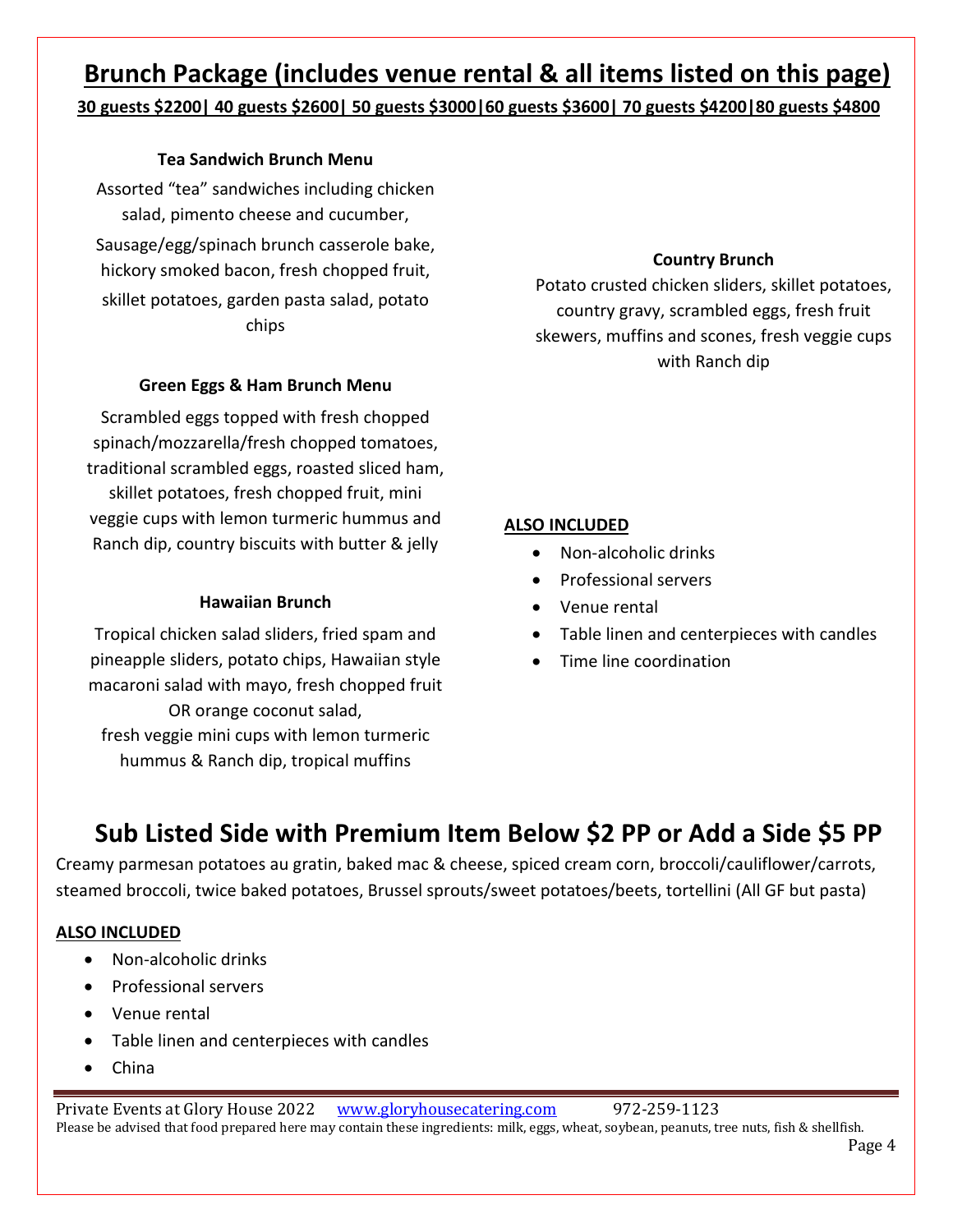## **Add Appetizers To Your Event**

- **Caprese on a Stick-** ripe cherry tomatoes, mozzarella balls, fresh basil drizzled with olive oil, red wine vinegar and spices |2 ea
- **Fresh Fruit Skewers** |2 ea **Display** |5 pp
- **Salad Cups** individual appetizer cups |3 ea **Choose One or Mix It up** -Cucumber salad (sour cream lemon or oil & vinegar) -Coleslaw -Deviled egg dusted with paprika -pasta salad (vinaigrette or mayo) -southwestern three bean salad -fresh veggie crudites with lemon turmeric hummus & ranch dip -chickpea salad with red beans, jalapeno, tomato, cilantro
- **Garden or Caesar Salad** with dressings on the side| 4
- **Fresh Spinach Strawberry Almond Salad**| 6
- **Glory House Cheese Ball with Pecans** our famous pineapple & green onion cheese ball served with gourmet crackers |3 pp
- **Mediterranean Pastry Square** w/colored bells, thyme, rosemary & goat cheese |2 ea
- **Warm Spinach Artichoke Dip** served w/ sliced garlic baguettes |4 pp
- **Roast Beef Crostini** on French baguette with red bell/Kalamata olive relish and fresh spinach |4 ea
- **Smoked Turkey Crostini on French** baguette with Swiss cheese, fresh basil and cranberry relish |4 ea
- **Domestic Cheese Tray** with assorted domestic cheeses served with gourmet crackers |5 pp
- **Baked Brie** with cranberry chutney and gourmet crackers |4 PP
- **Jumbo Shrimp Cocktail** |3 ea
- **Honey Garlic Beef Meatballs** |1.50 ea
- **Hawaiian Pork Sliders** |3 ea
- **Fried Spam Slider** with American cheese and pineapple ring |4 ea
- **Cheese and Herb Stuffed Mushrooms** |2 ea
- **Lemon Caper Chicken Medallions** |5 PP
- **Teriyaki Chicken Pineapple Medallions** |5
	- **Fresh Baked Stuffed Mini Croissants**  (choose 1 or 2)  $|4$  ea -Chicken and Mushroom & Marsala Dipping Sauce -Southwestern Chicken & Cheese with Salsa Dip -Vegetarian Mushroom Onion w/ Marsala Dipping Sauce -Southwestern Vegetarian with onions, bells, cheddar and salsa dip